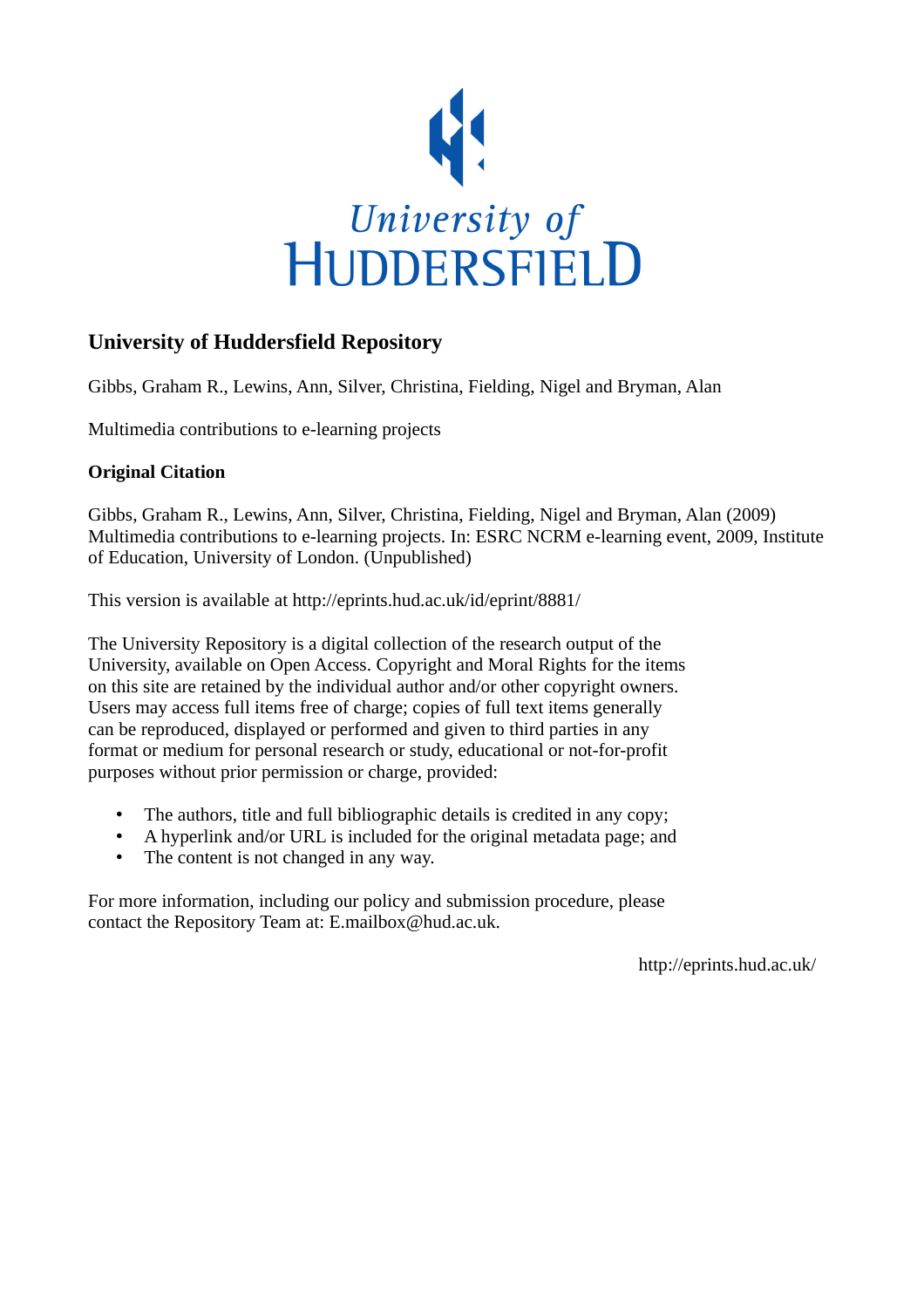NCRM E-Learning Event, 10<sup>th</sup> November 2009 QUIC, Christina Silver & Graham Gibbs

CAQDAS Networking Project & QUIC

- CNP since 1994
- Face-to-face training

CAQDAS/QUIC and Online QDA/Requallo

- 'sister' projects
- – $-$  complementary purposes
- –– integrate resources

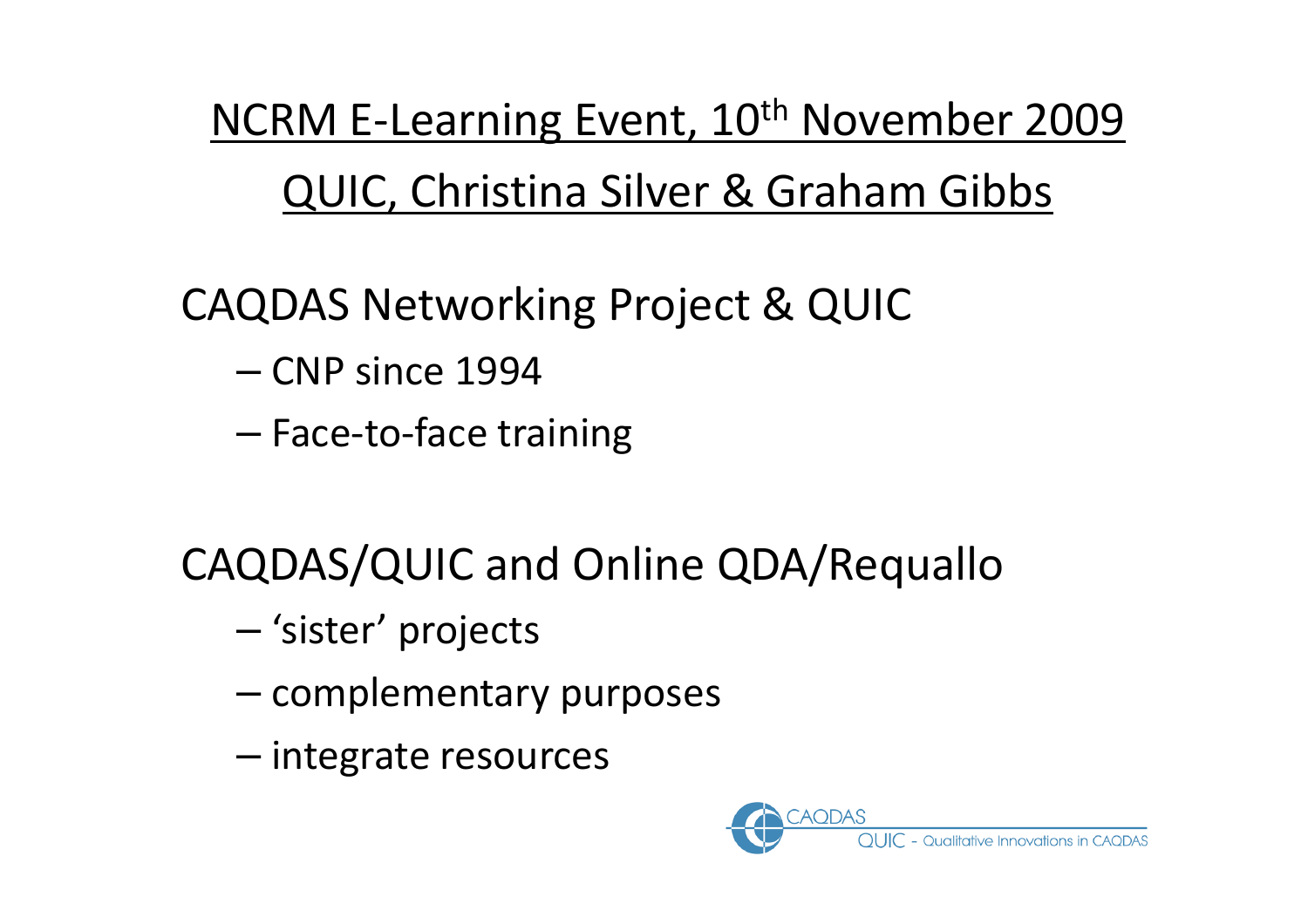#### Using Video and Audio for training



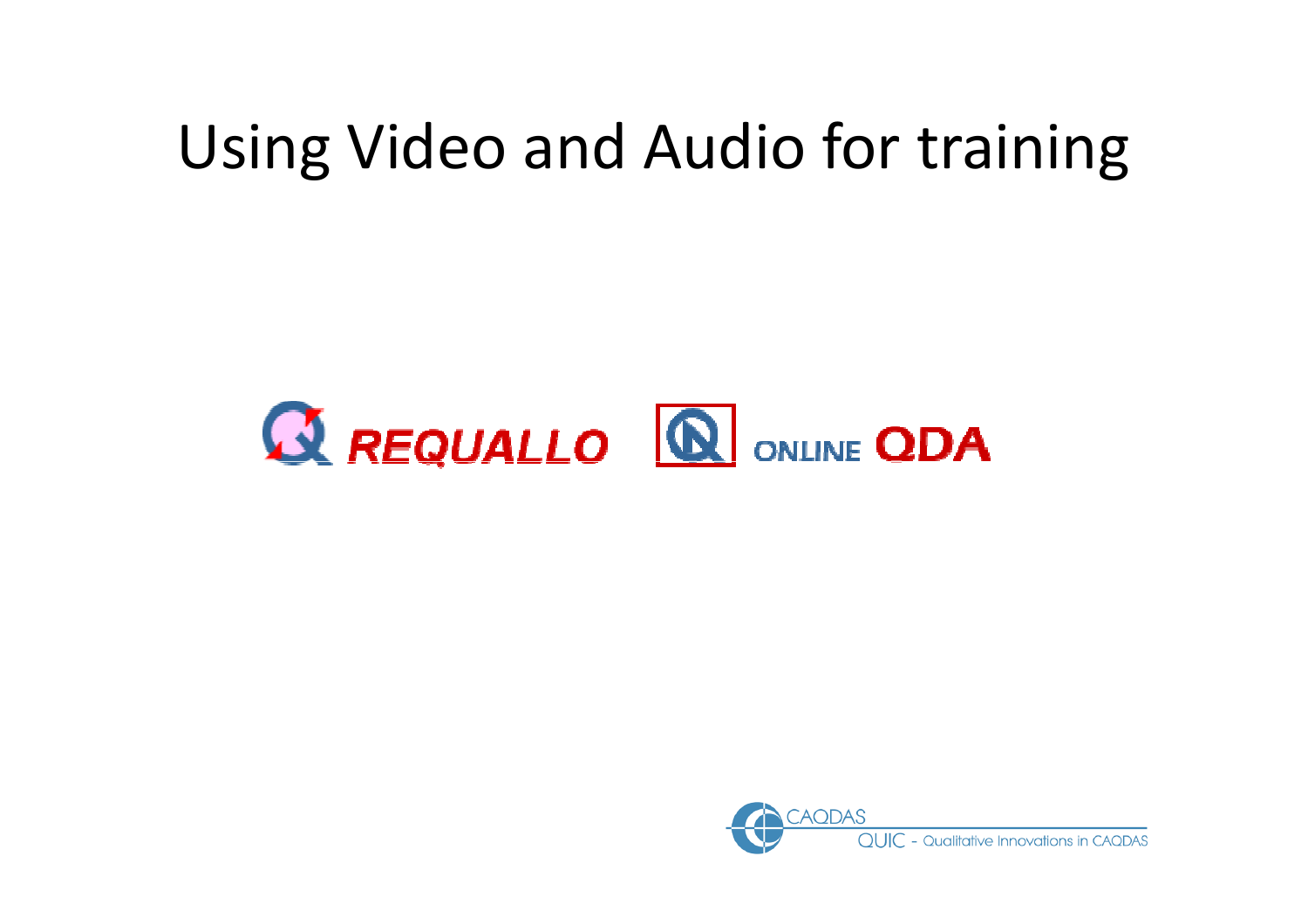#### How is QDA taught?

Hammersley, 2004, three approaches1.The craft approach2.The professional approach3.BricoleurAll reject

4. The procedural approach



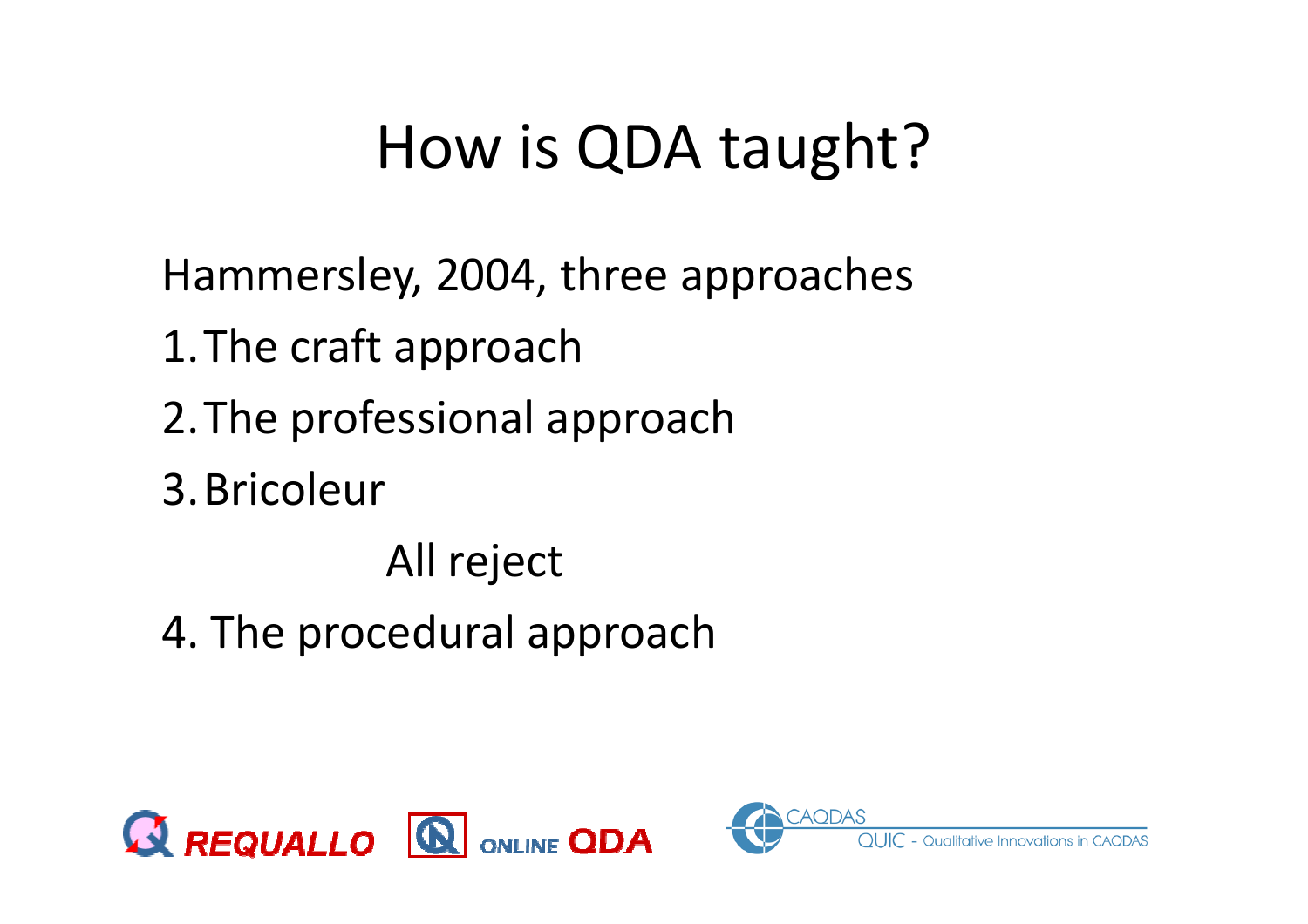# Craft approach

- Learning 'at Nellie's knee'
- Form of apprenticeship with senior researcher
- Small numbers
- Focus on practical skills
- Skills caught not taught (Leonard, 2000)



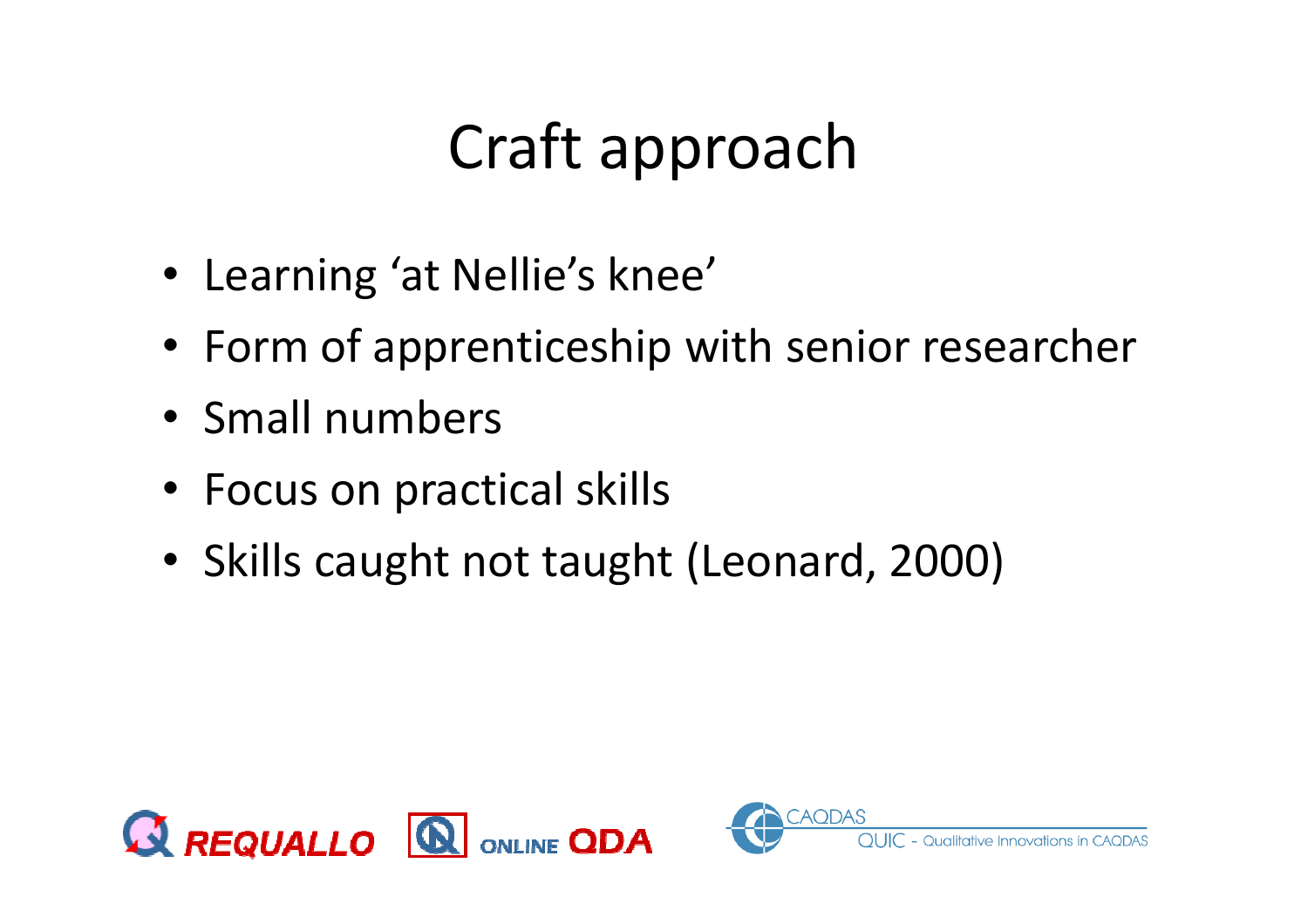#### Response to massification

- Procedural approach easier to teach and manage
- Craft approach etc. cannot deal with large numbers (Qual. Res. very popular)
- Plus, diversification of approaches.
- New text books esp. on QDA
- BUT learners want to see fine detail of real cases



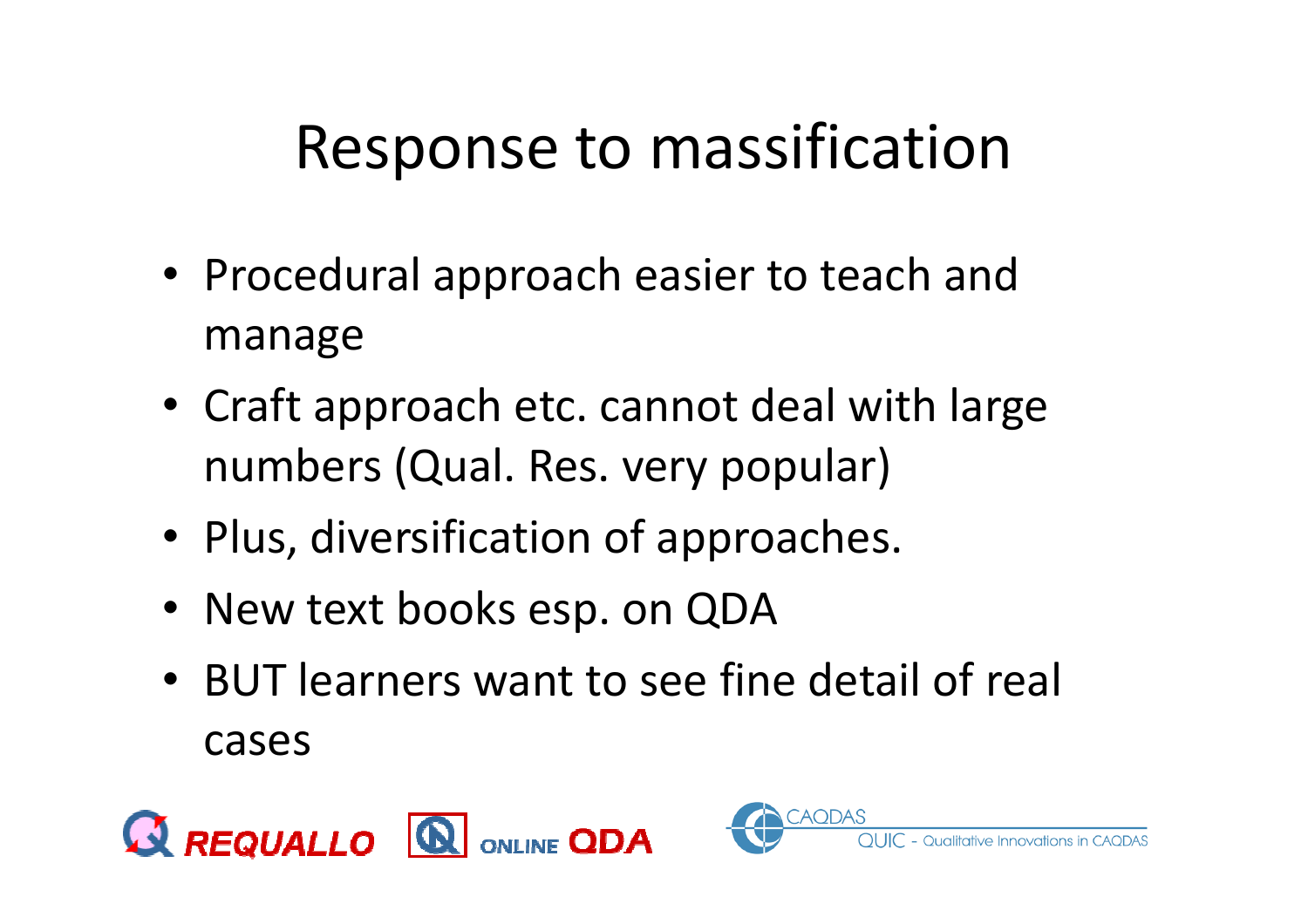# REQUALLO

- Audio, Text and Video in RLOs
- RLO = Reusable Learning Object
	- –— Activity
		- Text
		- Images
		- Video
		- Audio
	- –Feedback/exercises/tests
- And downloadable resources/assets

**CAQDAS** 

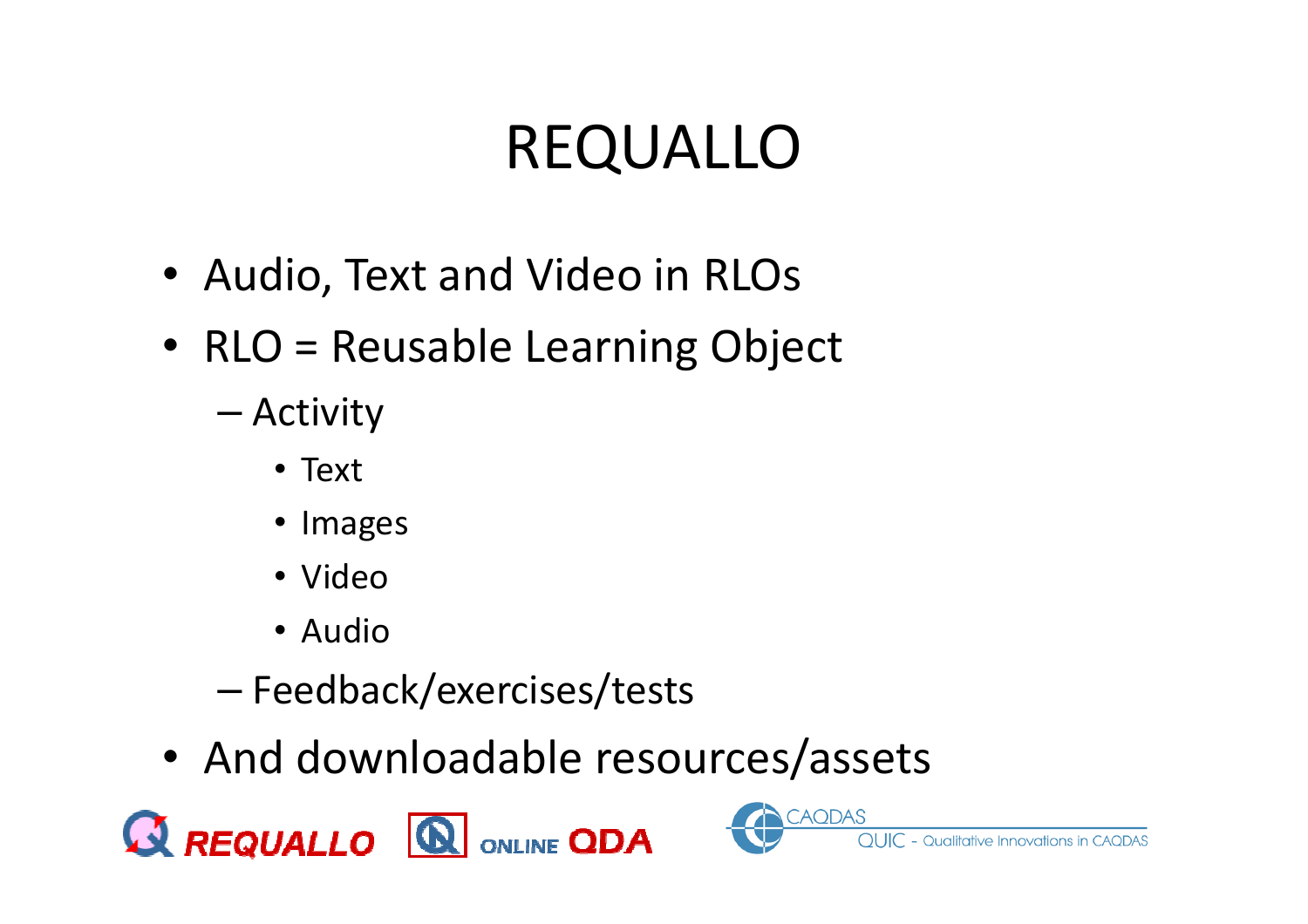# Making Audio

- Recording using **Roland Edirol R-09** 
	- – $-$  Record at high quality (WAV)
	- – $-$  Edit using Peak LE6 (Mac) or Audacity (Mac, PC) or other.
	- – $-$  Save as MP3 for loading on WWW.
- Quality Issues
	- –background noise,
	- –HQ recordings (WAV) - Big SD HC cards
	- – $-$  Editing out dross
- WWW open player (Yahoo) not reliant on Flash player in browser



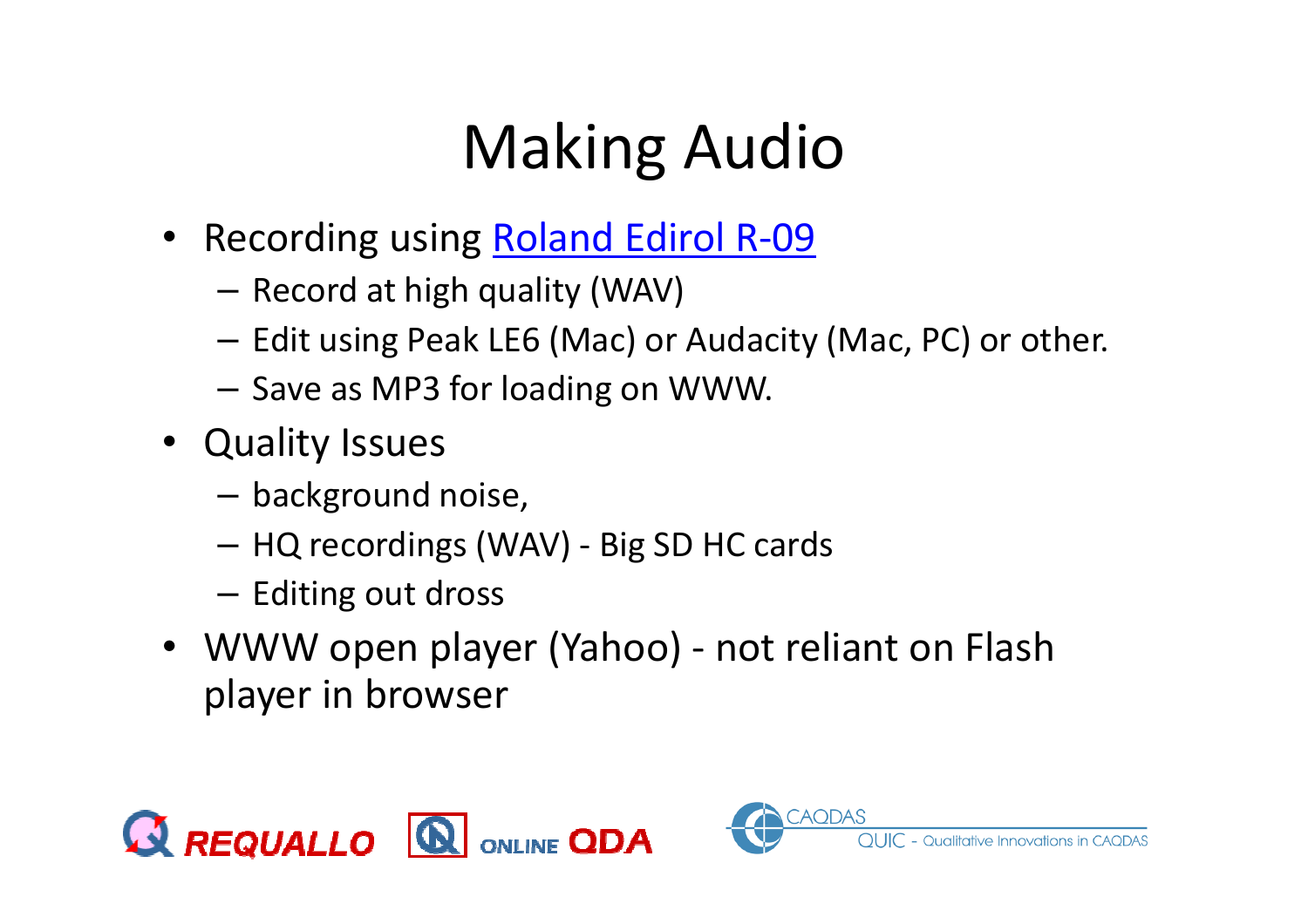#### Elicitation of accounts

- Researchers talk about thinking and creativity involved in actual analysis
- Use text, video and audio. Learners get experience like apprentices
- Making suggestions not possible (unlike senior researcher) but does include commentary
- E.g. Frances on medical-based perspective.
- Frances on initial template



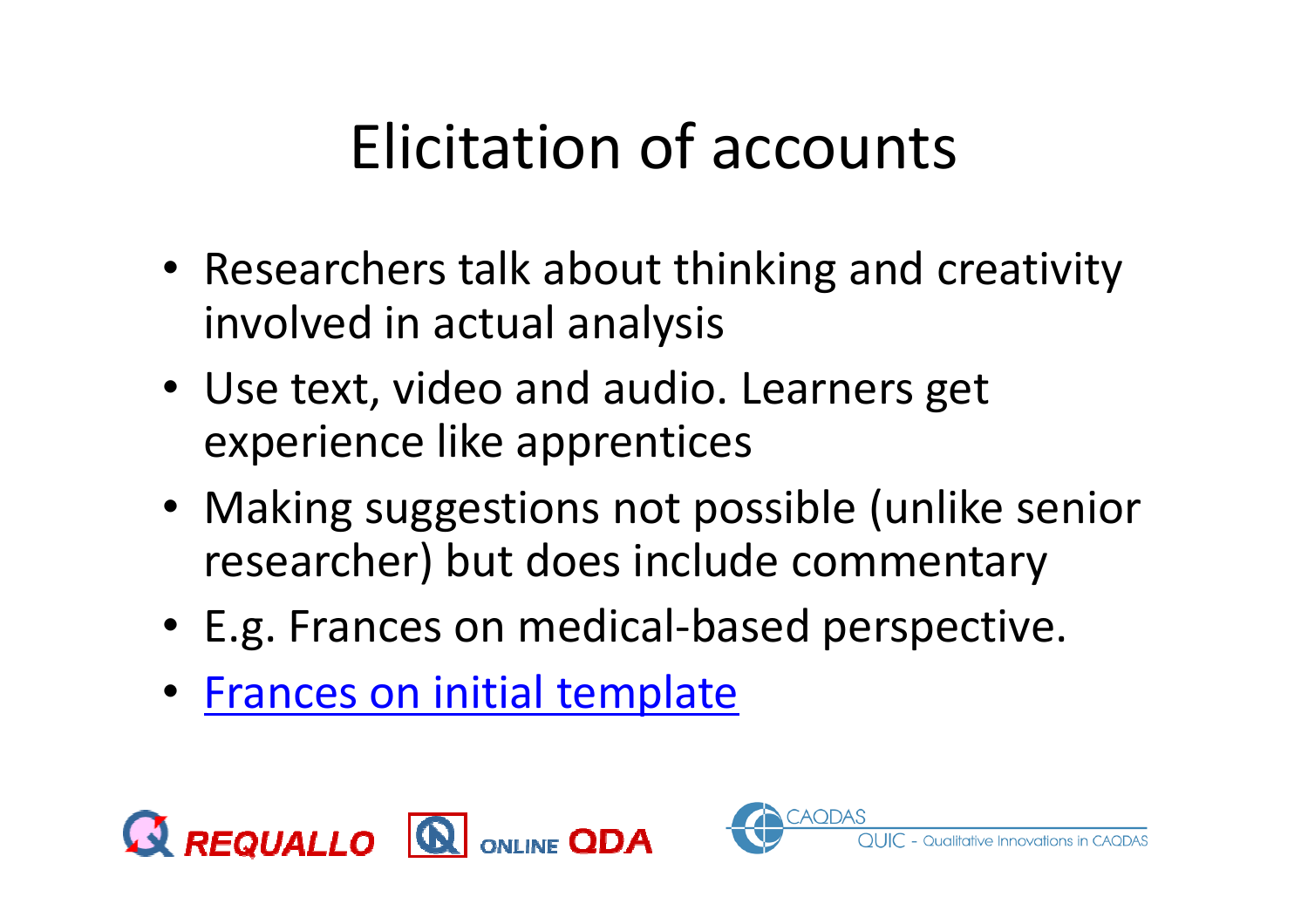# Making video

- Camera (HD or not)
- Software (Final Cut or Adobe Premiere Pro)
- Formats for Web
	- – $-$  Flash good at this but needs browser plug in
- Dreamweaver for page makeup
- Studio
	- –– Quiet
	- – $-$  Probably two cameras.
	- – $-$  Sound  $-$  directional mics.
	- –— Good background/ <u>poor background</u>



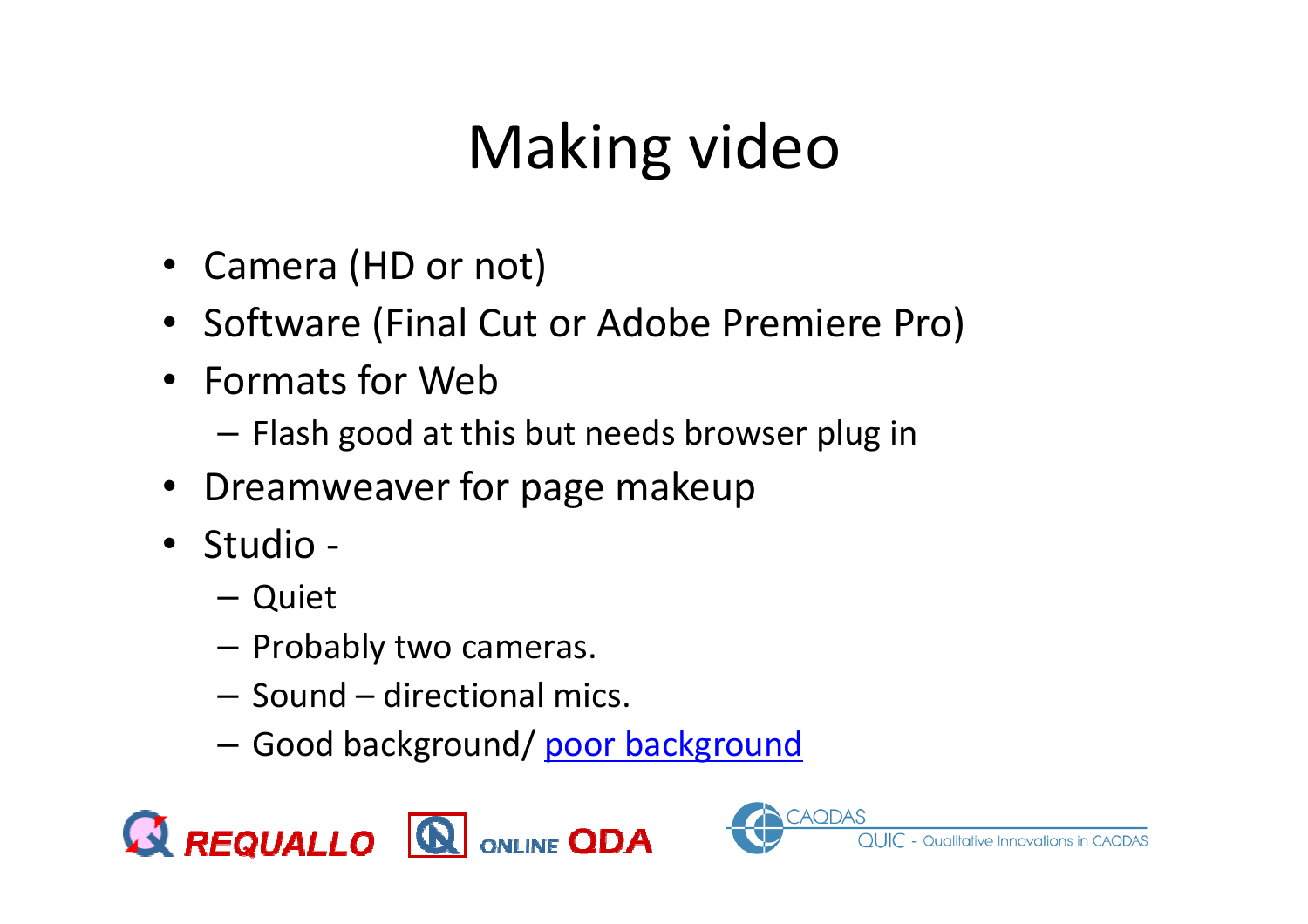#### Making video cont.

- Making interesting
	- –— more advanced edits
	- – $-$  combine with animations or text
- Can be done with PP **e.g. using Camtasia**



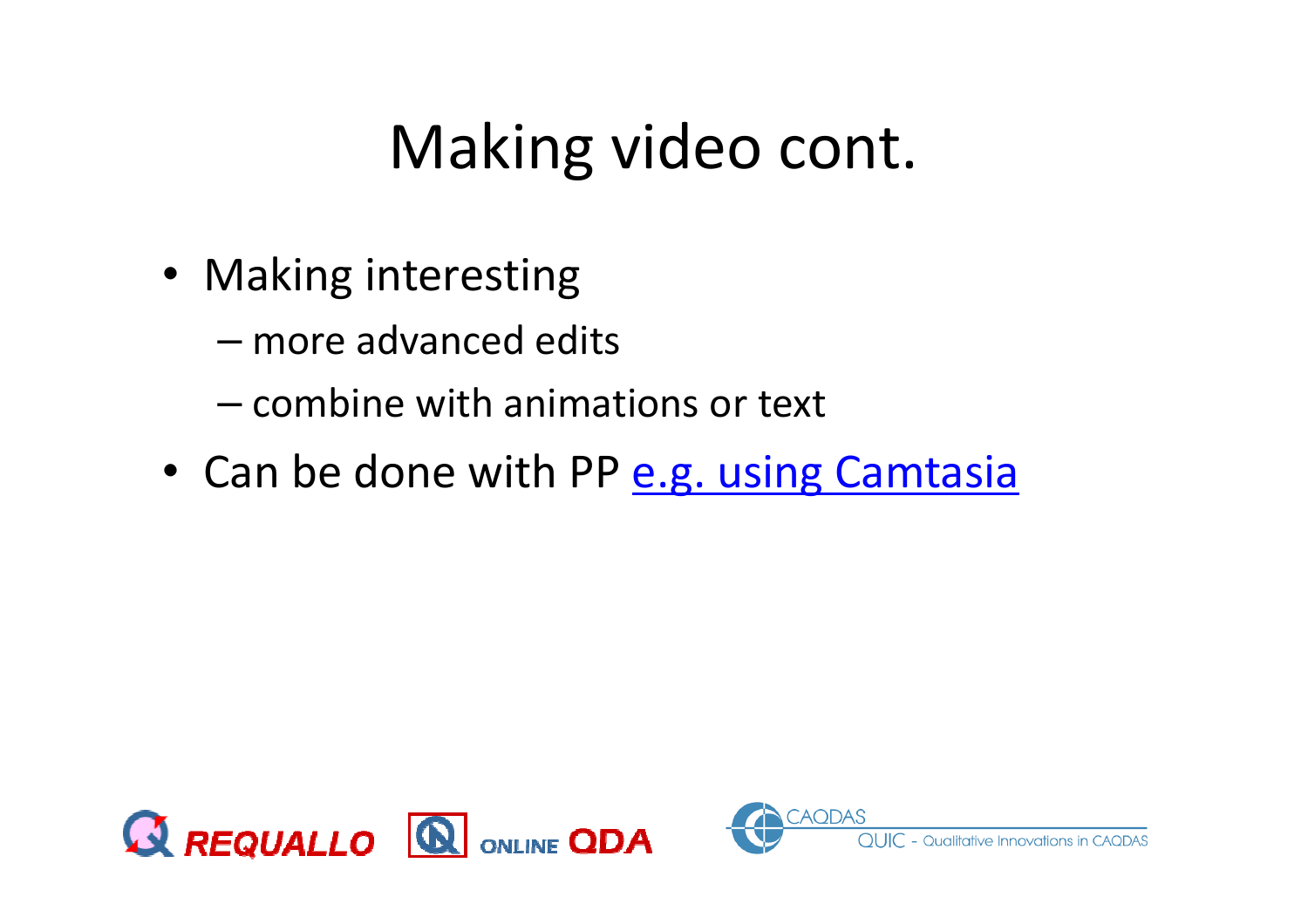#### Promotes comparison

- Case by case and subject by subject.
- Students see how explanations are created
- Like apprenticeship. Teacher explains how this example is like or unlike novice's example.
- A kind of reverse construct elicitation
- King on template analysis vs. Frances



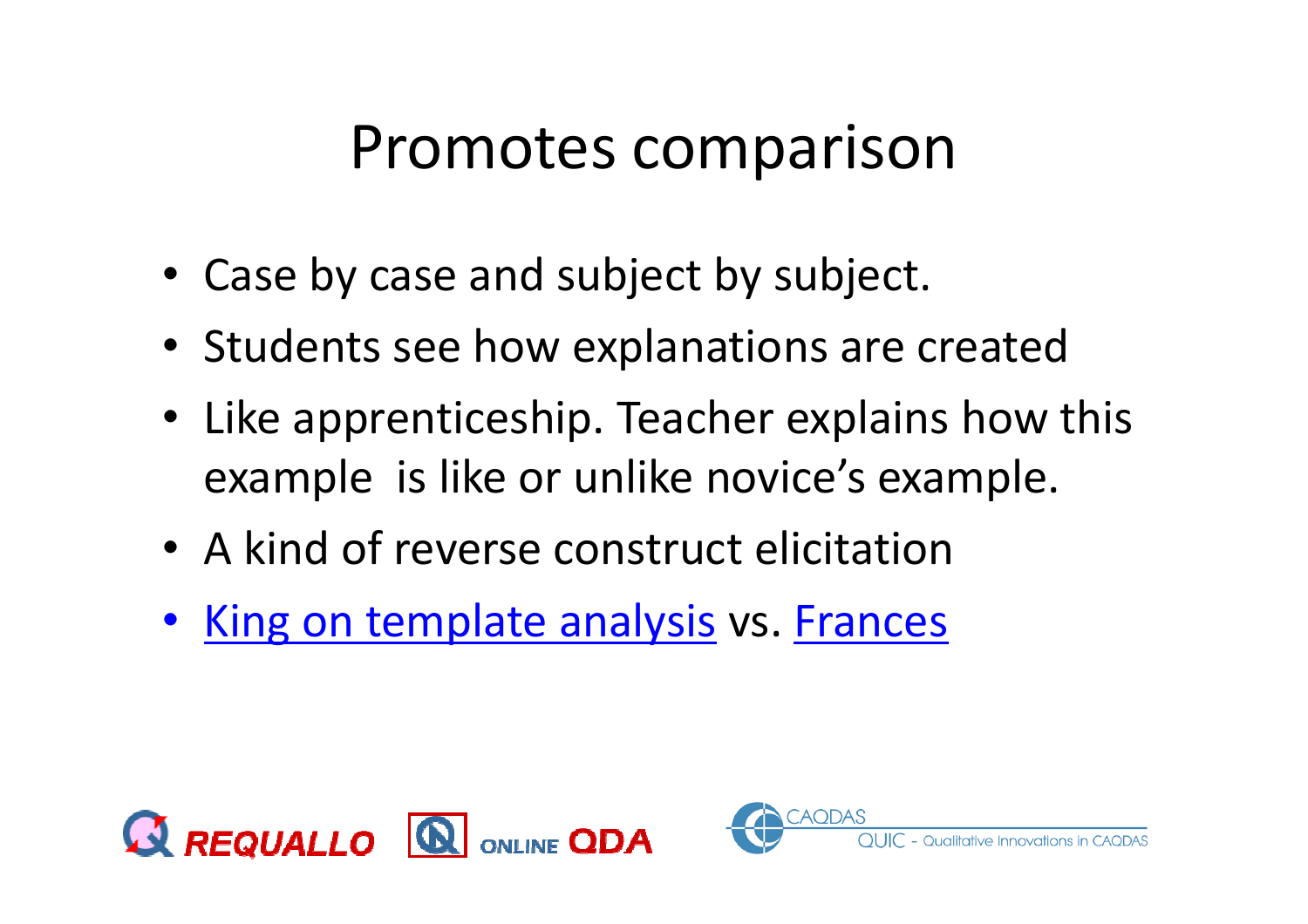#### Includes procedures

- Steps to go through, moderated by how researchers modify them
- Exemplars, rather than explicit stages
- Steps illustrate thinking and creativity
- Learners must come up with own ideas
- E.g. Frances on revising her codes



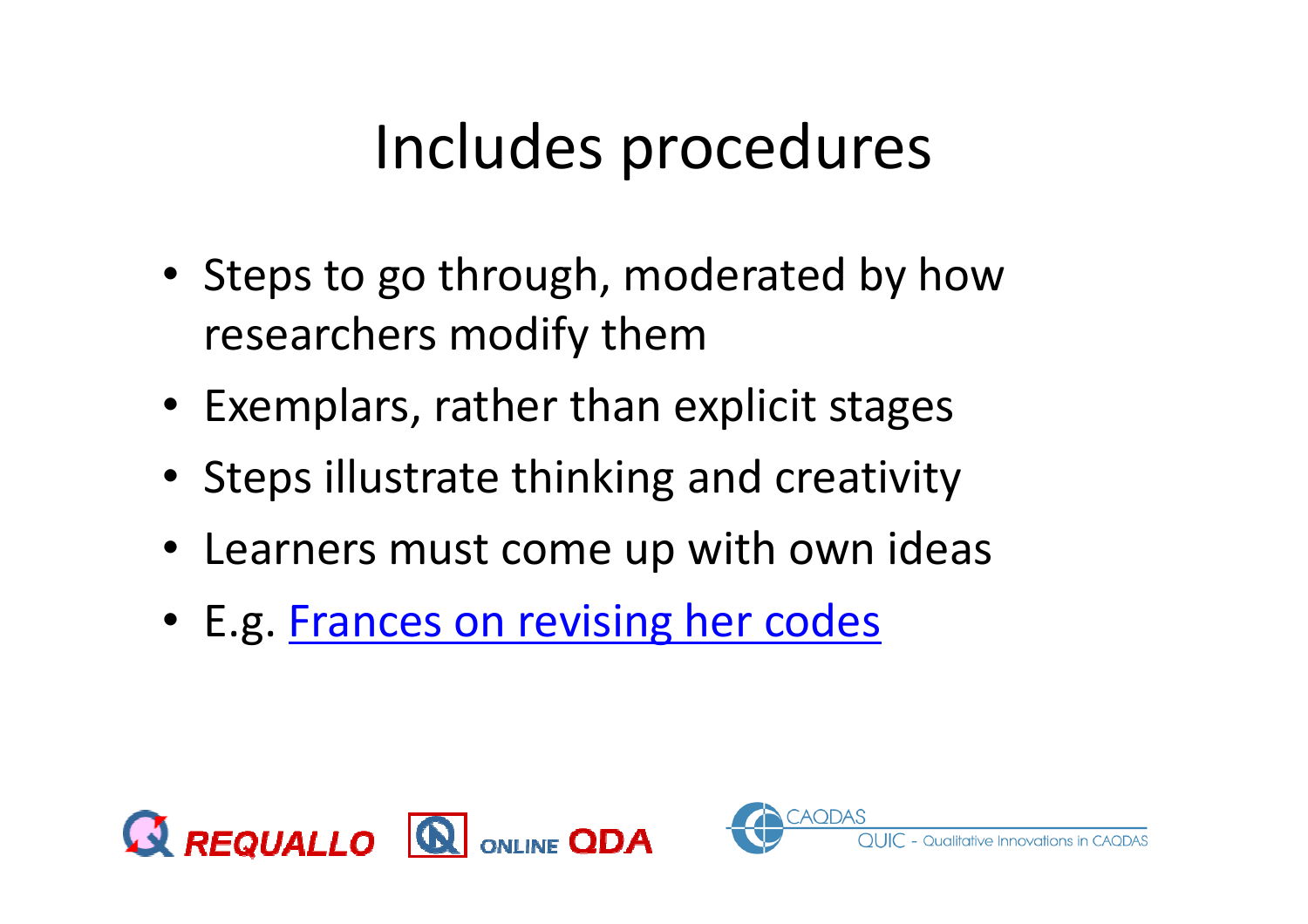# Feedback

- Each exemplar contains assessments/tests/exercises/notes
- Provide frequent feedback
- Repeatable at student demand
- Builds confidence, reduces anxiety
- E.g. <u>test on getting the idea</u>.
- All the sound, text and video files can be downloaded and used separately



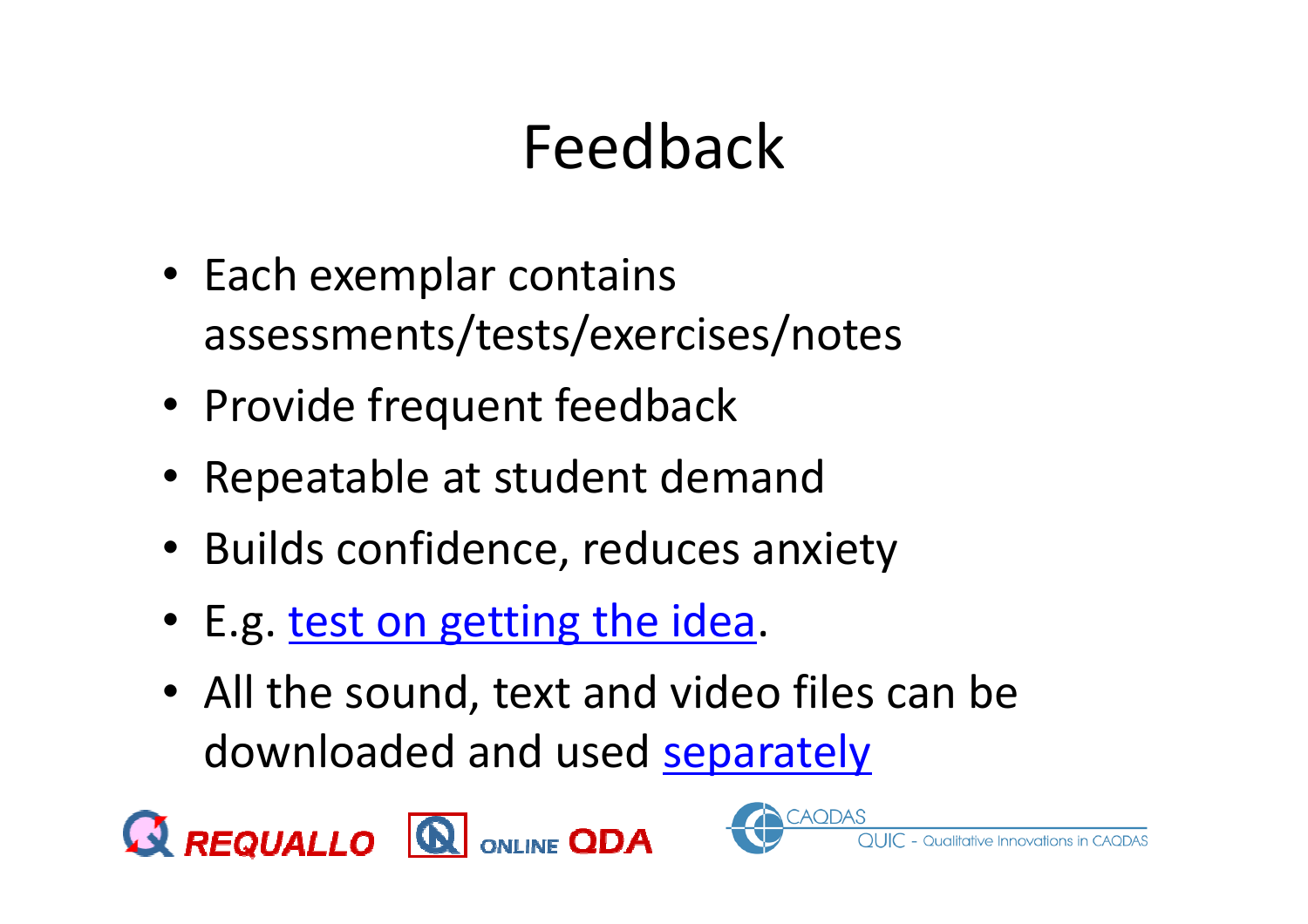# 'Training on using software'Screen recording

- E.g. Camtasia
- E.g. <u>How to use software</u>
- Use of pen tool
- Editing recording
- No Streaming server required



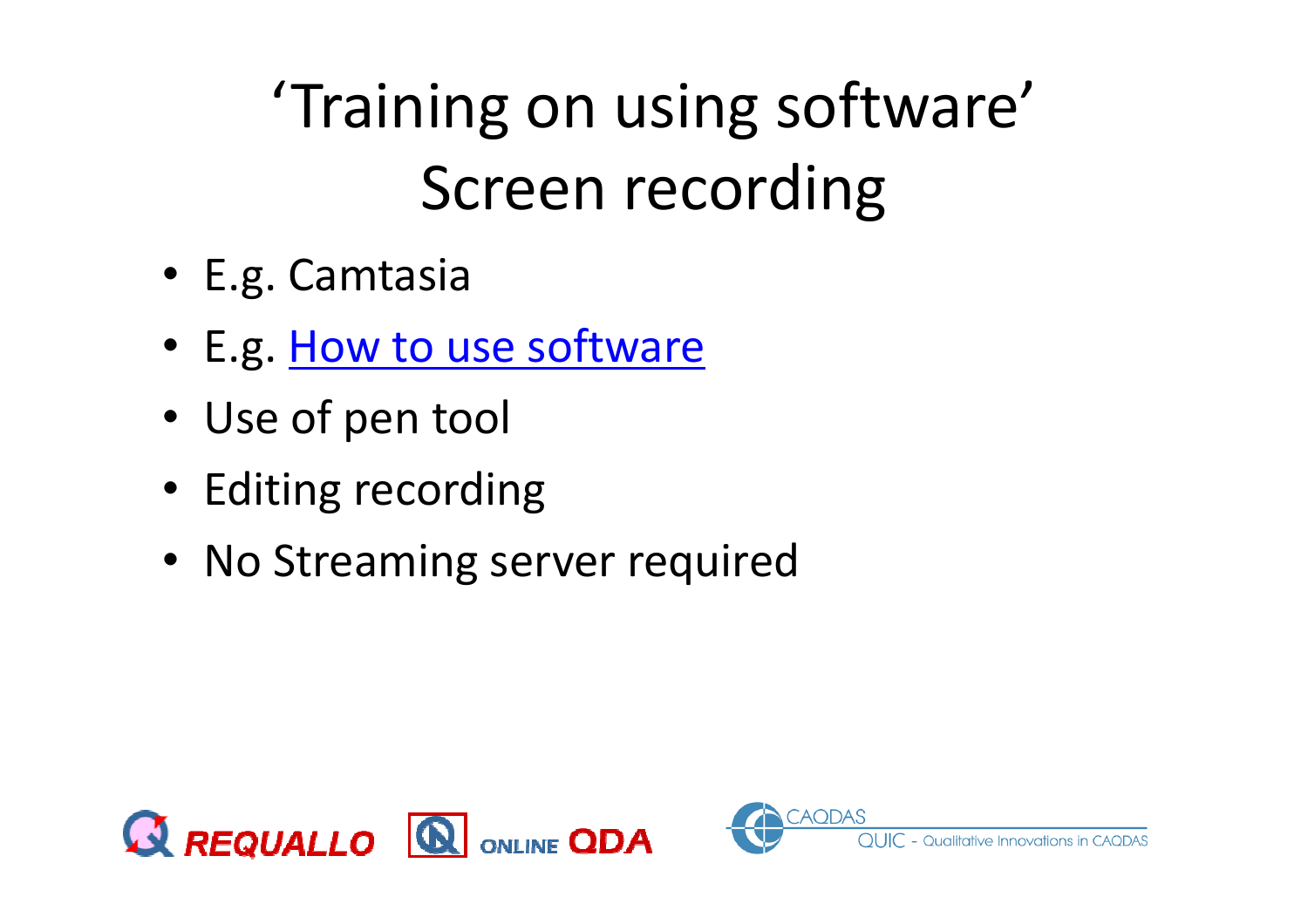### Chroma Key

Combines video and PowerPoint/background images/videoAlso called green (or blue) screenAs used by weather forecasters.



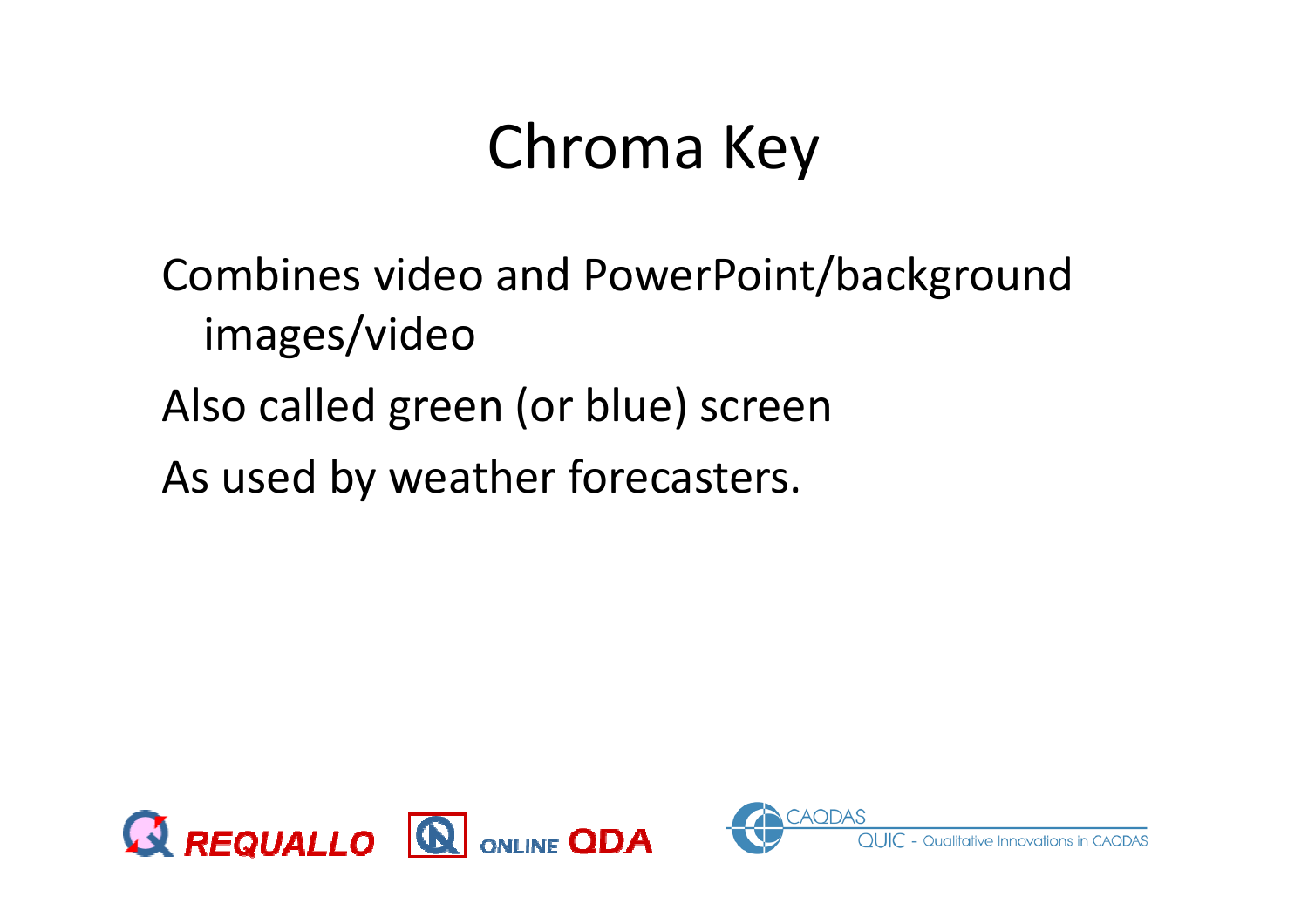



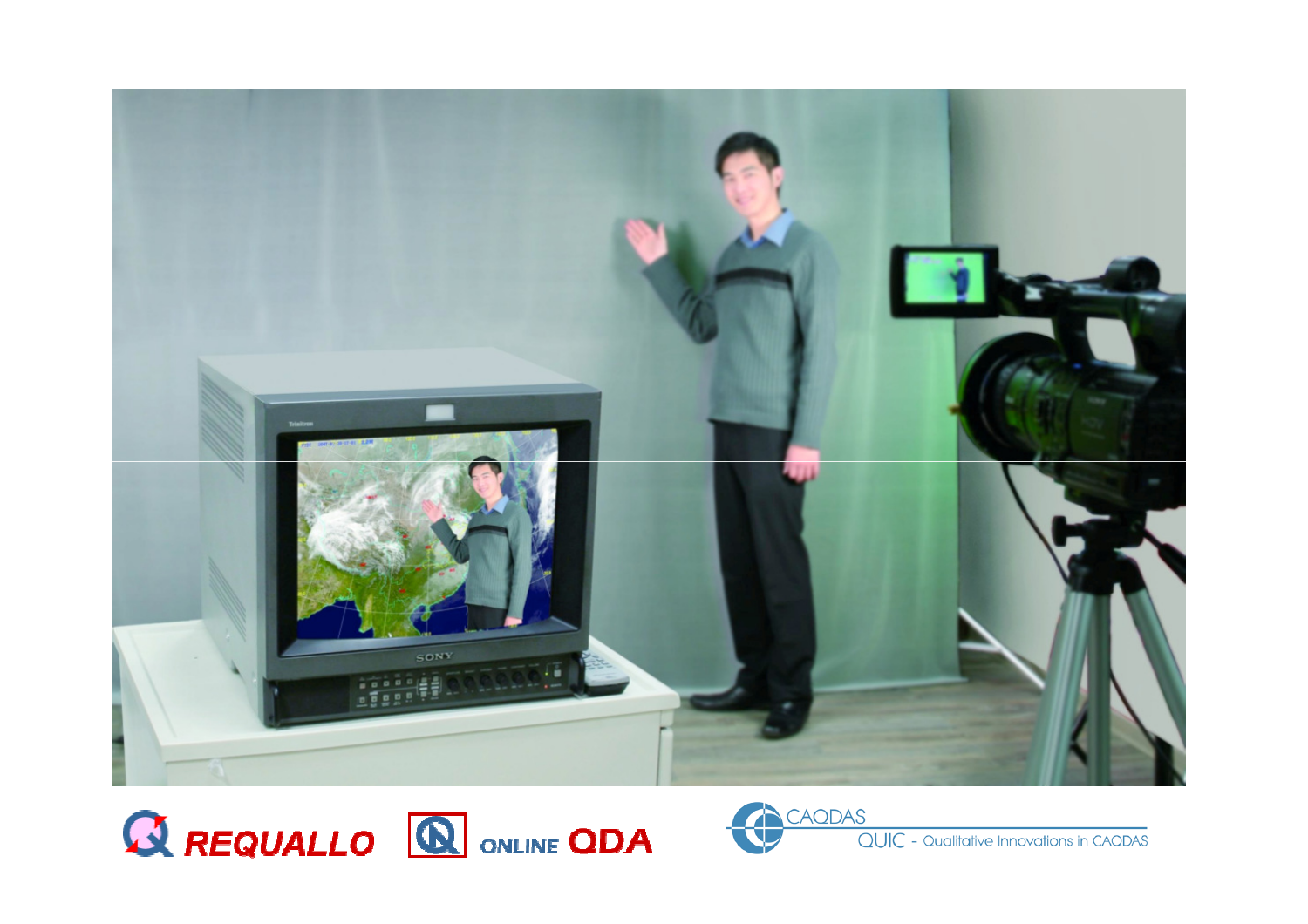#### Chroma Key cont.

• <u>Demo at Huddersfield</u>



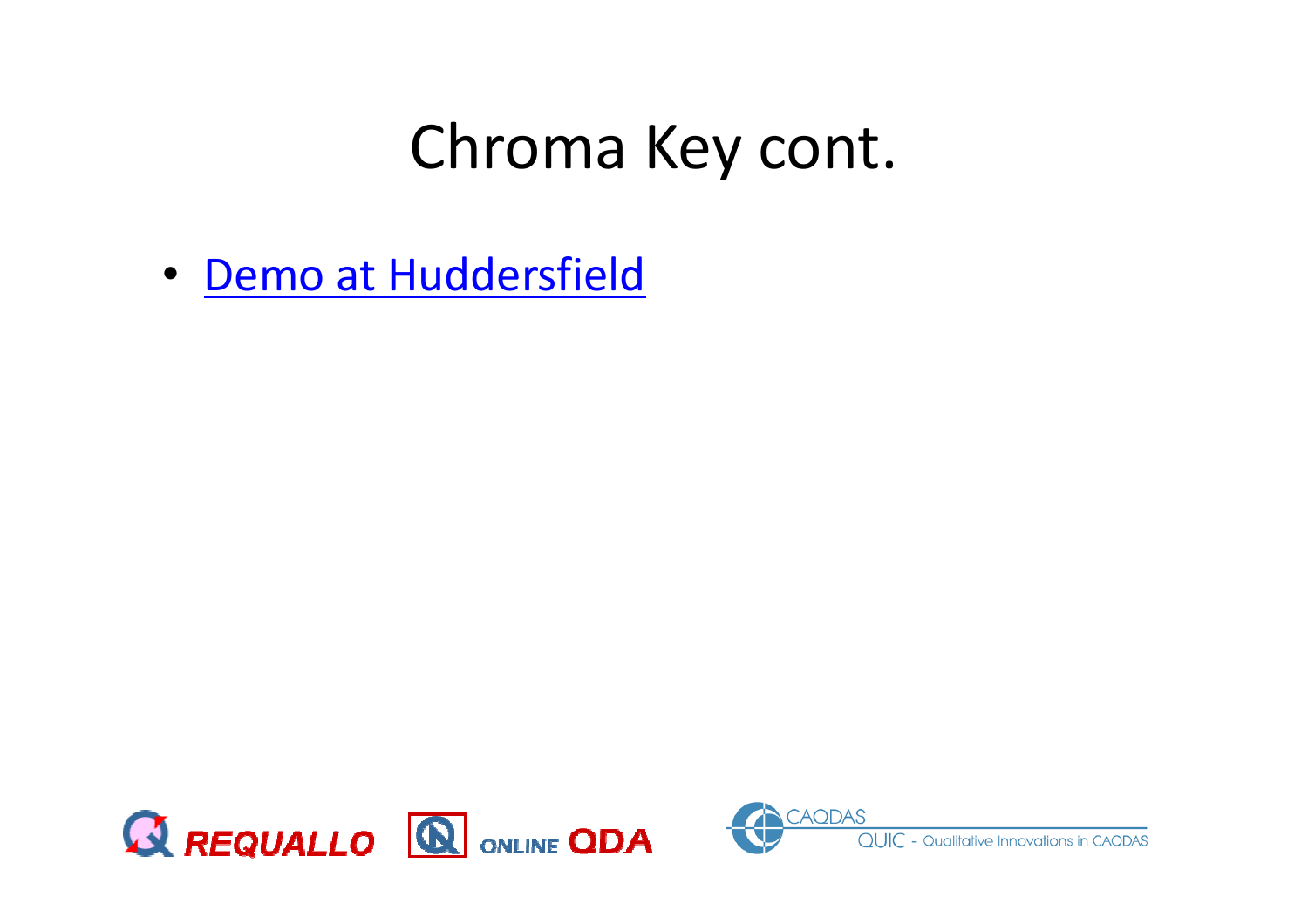#### Rationale for QUIC Materials

- Supplement CAQDAS & Online QDA/Requallo
- Self-learning VLO's
	- –Designed for learners…teachers…?
- Levels of provision
	- –— Basic & comparative support
		- Choosing software
		- Lack of institutional support

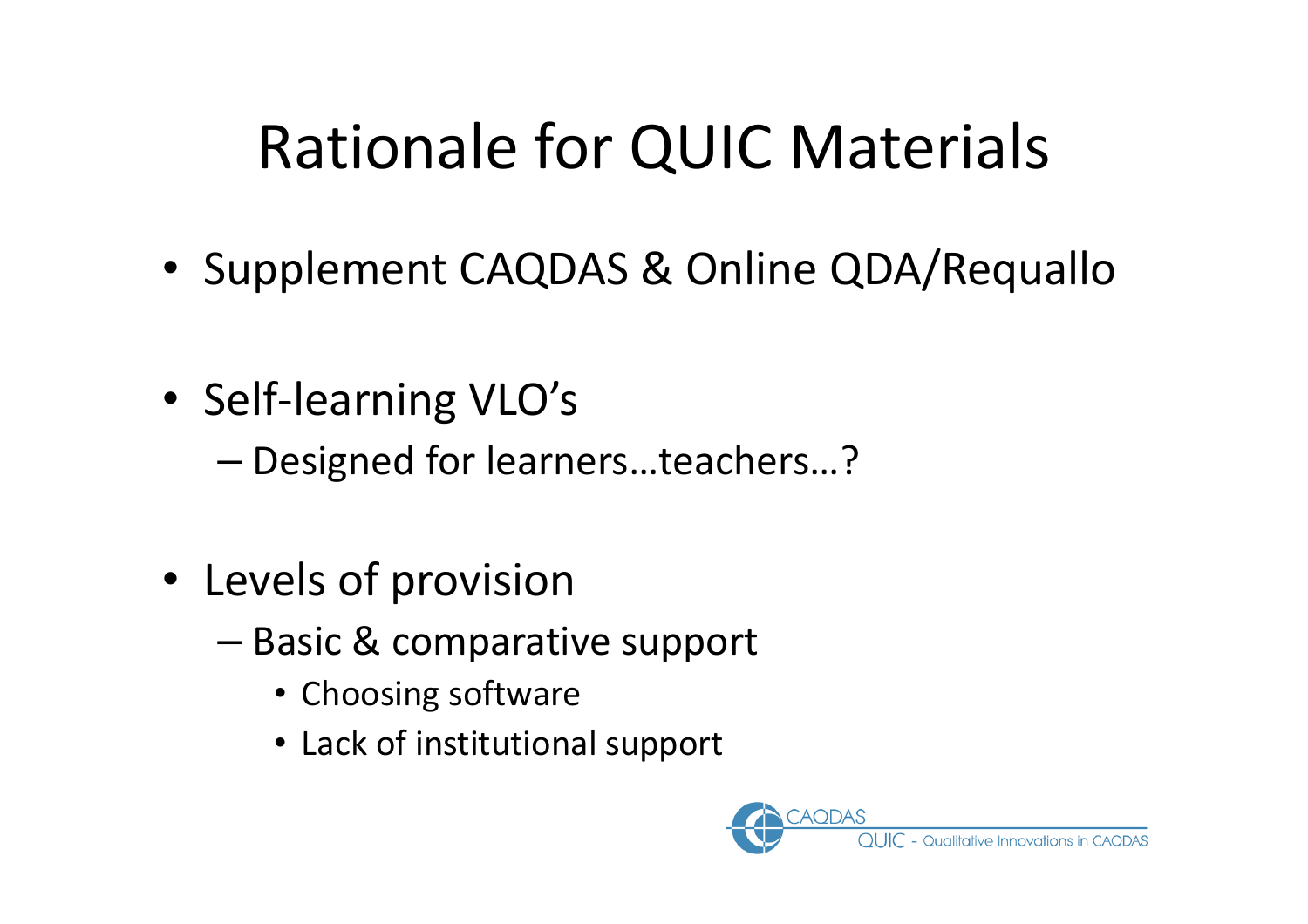# Rationale for QUIC Materials cont…

Methodological Innovations in Computational Support (MICS)

- $\bullet$  cutting-edge CAQDAS technology and its relationship with methodology
	- working papers
	- comparative evaluations
- $\bullet$  step-by-step support for selected specific tasks
	- Data Integration
		- analysing open ended questions to surveys using CAQDAS packages
		- text mining tools
	- Visual Analysis
		- preparing audio-visual data for CAQDAS packages (using short video /audio clips)
		- handling multi-stream video data
	- Geo-referencing
		- integrating geographical data within CAQDAS packages